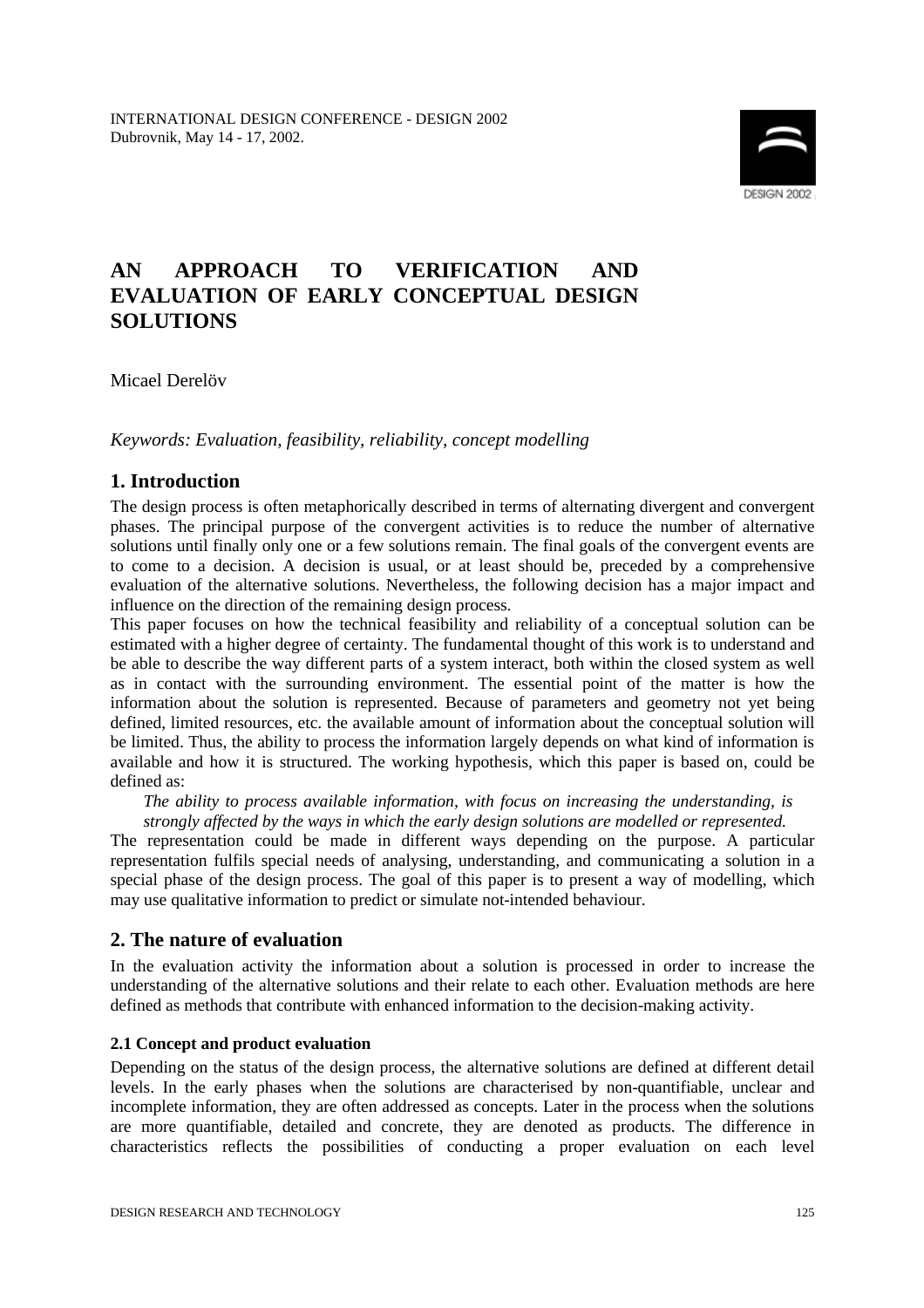respectively.Ullman (1997) distinguishes between concept and product evaluation. For the concept evaluation, the goal is to use the least number of resources on deciding which concepts have the highest potential for becoming a quality product. The difficulty is to choose which concept to spend time developing when the information that the selection is based on is strongly limited. Product evaluation, however, more is to determine, with certain validity, the performance of the product and compare it with the specification. The performance is here interpreted as the measure of function.

### **2.2 Approaches of evaluation**

To ensure the objectivity of the evaluation, the solutions have to be examined from different perspectives, which not always could be treated in the same way to be meaningful. In effort of reducing the number of solutions, one could distinguish two principal approaches, namely:

- Selection of the fittest solutions
- Exclusion of the improper solutions

The *selection of solutions* often designates as a determination or estimation of the "worth" for the alternative solutions by how well they fulfil the given task. A common interpretation (i.e. method) of this approach is to compare the solutions with characteristic criteria, which have often been derived from the design specification. The outcomes depend mainly on how well thought out the criteria are, in extent and objectivity, and the knowledge and the understanding of the respective solution.

The *exclusion of solutions* focuses on the limitations of a solution, e.g. their shortages or disadvantages. This kind of problems could either be rather serious and disqualify the solution immediately, or they may become potential risks in the future, needed to be illuminated and taken care of. The results from this kind of evaluation may be interpreted in different ways. The detected negative effects of the solution may be seen as a measure of the reliability, but it also, in the extension, may be seen as an obstacle of the task to be satisfactory fulfilled.

The natures of the two evaluation approaches differ regarding how the solutions could be compared to each other. In the first case, the solutions are evaluated from the same base, with the same criteria. A comparison is, in other words, relatively easy to execute. In the second case, a comparison is more complicated. The alternative solutions could be derived from different base-technologies, each with their own set of problems. This indicates that the base for the evaluation has to origin from the solution, rather than from the task.

| <b>Author</b>                 | <b>Evaluation characteristics</b>                                                                                                                                                                                                                                                                                                                                        |  |  |  |  |
|-------------------------------|--------------------------------------------------------------------------------------------------------------------------------------------------------------------------------------------------------------------------------------------------------------------------------------------------------------------------------------------------------------------------|--|--|--|--|
| Roozenburg &<br>Eekels (1995) | Overarching description of different kind of methods<br>Pays regard to both relative and absolute judgements<br>Discussion on the risks of only relying on the result of the evaluation<br>٠<br>Taking into account the decision-makers role in making a decision<br>Recommend a multi criteria approach<br>٠                                                            |  |  |  |  |
| Pahl & Beitz<br>(1996)        | Describes two way of conducting the evaluation, strict and clear methods - first a<br>reduction followed of a selection<br>Multi criteria approach (user value analysis) - absolute judgement<br>Distinguish between technical and economical values                                                                                                                     |  |  |  |  |
| <b>Ullman (1997)</b>          | Differentiate between concept and product evaluation<br>Pays regard to both relative and absolute judgements<br>Four different techniques to reduce the number of concepts: feasibility judgement<br>(gut feel), technology readiness assessment (state of the art), go/no-go screening,<br>and multi criteria approach (decision matrix method (customer requirements)) |  |  |  |  |
| Ulrich &<br>Eppinger (2000)   | Principally relative judgements<br>٠<br>Multi criteria approach (concept screening and concept scoring)                                                                                                                                                                                                                                                                  |  |  |  |  |

|  | Table 1. Examples of evaluation approaches in prevalent design theory and methodology |  |  |
|--|---------------------------------------------------------------------------------------|--|--|
|  |                                                                                       |  |  |
|  |                                                                                       |  |  |

#### **2.3 Prevalent Design Theories**

In the prevalent design theories (see Table 1) the concept evaluation is often approached and dealt with in a similar way. The common approach is based on the selection of the fittest. This kind of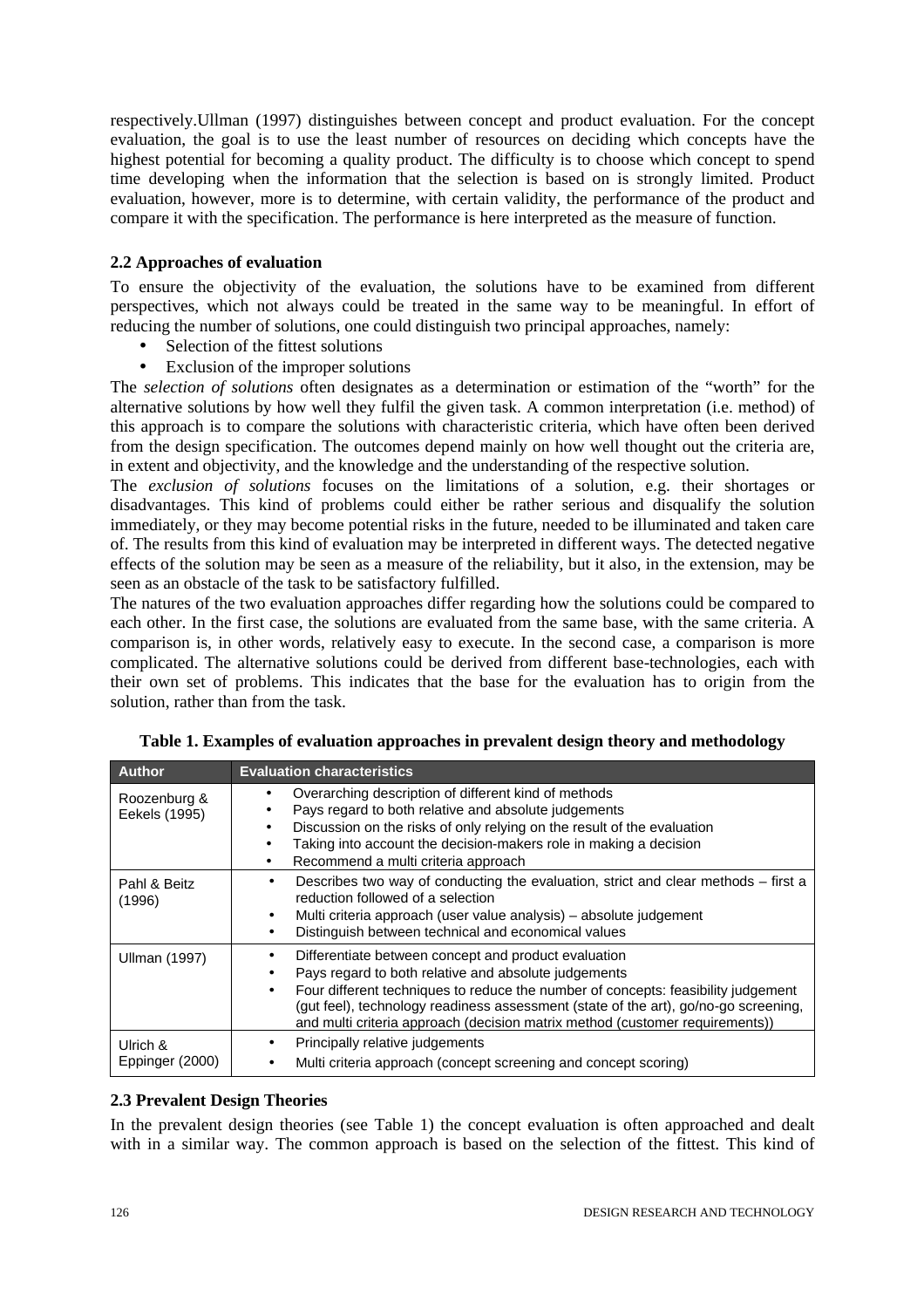methods sets the focus on the possibilities of the solutions to fulfil the task, and take no, or little, considerations to the limitation that each solution has, like weak spots, etc.

There exist several methods for investigating the reliability of new products, which are not directly labelled as evaluation methods, rather as verification or validation methods. The most common ones are Failure Mode and Effect Analysis (FMEA), and Fault-Tree Analysis (FTA).

FMEA is a qualitative procedure for identifying potential failure modes and for estimating their effects on the product performance. The procedure consists of several steps that are fulfilled by using a standard FMEA chart. In the FTA the influence of faults and disturbances are systematically investigated. By looking at each of the separate parts or subsystems and assuming that a function failure has occurred, the potential causes of the failure are investigated. This method gives a graphical structure showing various Boolean combinations of faults and incidents that result due to the main failure. (e.g. Voland 1999, Pahl & Baitz 1996)

FMEA and FTA are, in their simplicity, useful tools to identify failure and failure mechanisms for detailed and concrete product ideas, but they are normally best suited after the conceptual design.

However, most authors in design science emphasise the importance of an early prediction of the reliability of a solution. Some of them approach the problems in terms of interaction between systems (Ulrich & Eppinger 2000 and Liedholm 1999), the sensitivity in variations of the input of a system (Robust design), effect chains (Chakrabarti 1999), and others. Nevertheless, there are still very few practicable methods that are aimed for the designer to use in the early phase of the design process.

### **2.4 Conclusions**

The commonly used evaluation methods are relatively simple and stand-alone methods, which do not require a particular representation of the solution. By organising the information in a more systematic and structured way, the ability to process the same amount of information becomes more comprehensive. Thus, the foundation of the decision-making may be more solid.

### **3. Models of representation**

The input to the evaluation activities is the prediction of the behaviour and properties of the solutions, often designated as simulation (Rooznenburg & Eekels 1995). The prediction is usually executed by means of an imitating system – a model, which resembles the actual system in certain respects. Roozenburg & Eekels (1995) distinguish four different kinds of models with consideration to their type (material and symbolic) and function, see Table 2.

| <b>Type of models</b>      | <b>Descriptions</b>                                                                                                                                                                                                                                                                                                                                                                                                                              |
|----------------------------|--------------------------------------------------------------------------------------------------------------------------------------------------------------------------------------------------------------------------------------------------------------------------------------------------------------------------------------------------------------------------------------------------------------------------------------------------|
| <b>Structure</b><br>models | The models are based on the visualisation of the structure of an object or process. All the<br>models have a qualitative nature because the rules, according to which the properties of<br>the models are interpreted, in terms of properties of the original, are not explicit and formal,<br>but intuitive. Examples are flow or circuit diagrams, qualitative graphs or a functional block<br>diagram, sketches, dummies and simple manikins. |
| Iconic models              | Iconic models are material models by means of which experiments can be conducted. In<br>such models, the properties of the original to be studied are represented by the same<br>properties of the model. Examples are pictures, drawings, dummies, mock-ups, scale<br>models and prototypes.                                                                                                                                                    |
| Analogue<br>models         | In an analogue model, a property of the original is represented by another property of the<br>model. This other property must behave in the same manner or in a known relation to the<br>represented property of the original.                                                                                                                                                                                                                   |
| Mathematical<br>models     | Mathematical models represent the original by means of symbols. The models may<br>describe the behaviour of a system in terms of physical or chemical first principle or by a<br>clever supplementation and rephrasing in order to make an unknown factor disappear.                                                                                                                                                                             |

|  |  |  | Table 2. Four type of representation models, adapted from Roozenburg & Eekels (1995) |  |
|--|--|--|--------------------------------------------------------------------------------------|--|
|  |  |  |                                                                                      |  |

By evaluating the reliability, in the meaning of detecting potential conflicts from qualitative information that has not directly anything to do with the realisation of the desired functionality, the whole solution has to be described in an objective way. The iconic and analogue models are more suited to verify a particular functionality of the solution; i.e. they are not able to represent the wholeness.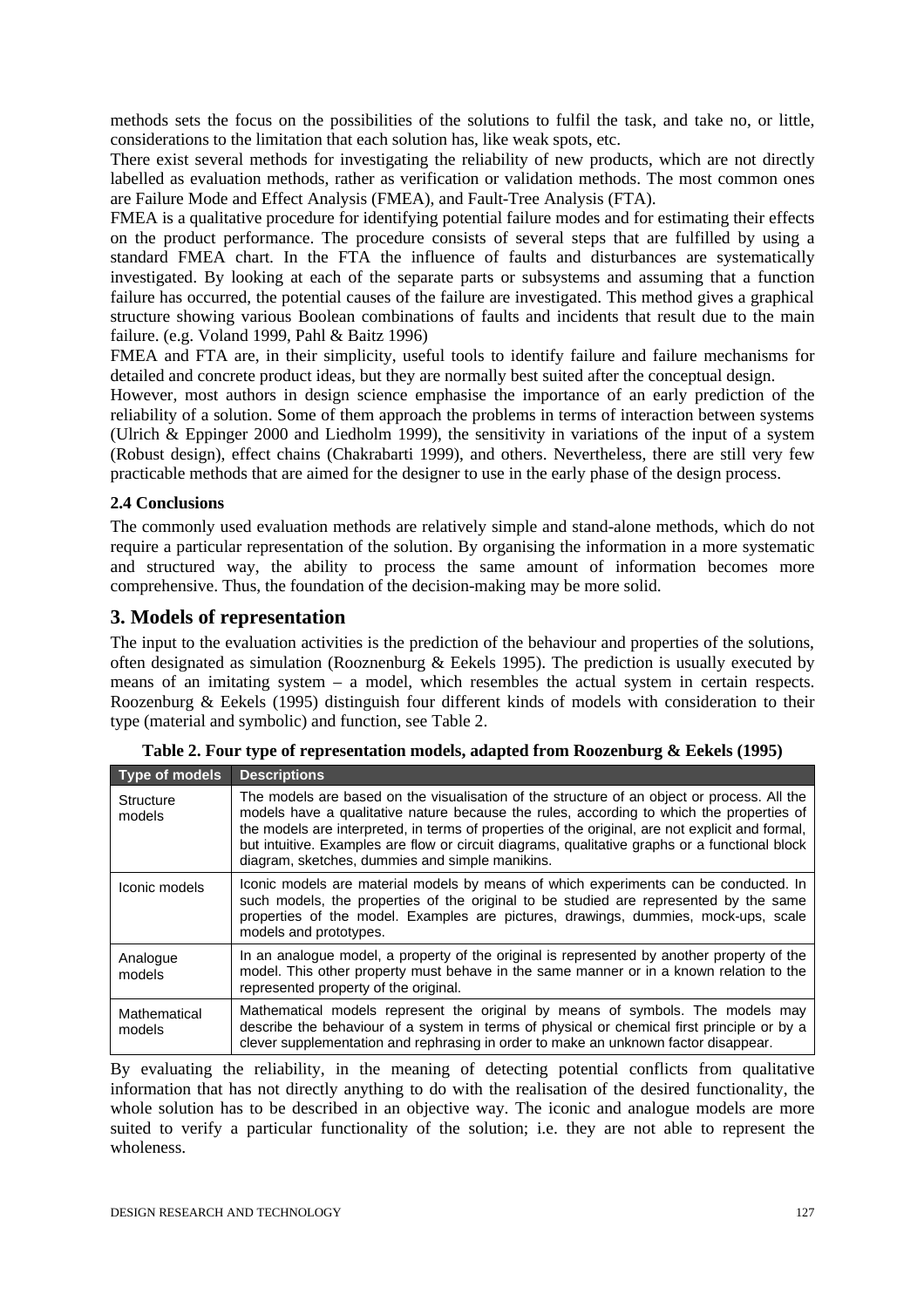Mathematical models may represent the whole solution, but since these models by definition cannot handle qualitative information they are not suitable in the early phases of the design process, at least not in a general case. Thus, the kind of model that suits the purpose best seems to be a structural model, which may describe the different part as well as the wholeness of a solution.

# **4. Representation proposal**

In order to enable a description and derivation of different properties and phenomena originating from the system a concept representation based on the *systems theory* is proposed. According to Hubka & Eder (1988) a generalised model of a system may be defined as a finite set of *elements*, whereby certain definite *relationships* exist between the elements, and to its environment (Figure 1).



**Figure 1. A general system model, after Hubka & Eder (1988)**

## **4.1 Elements**

When defining a structural model in order to evaluate a generic solution there are at least two main approaches to distinguish between. (1) From an abstract and functional perspective the solution may be described with an organ model, where the elements of the system are represented by organs (Hubka & Eder 1988 and Andreasen 1980) or function carriers (Pahl & Beitz 1996). I.e. each element in the model realises a particular function. (2) For a more concrete and behaviour oriented model the elements may origin from the physical structure, i.e. a function may be realised either within an element or in co-operation between two or more elements.

# **4.2 Relations**

Every artificial system serves a certain purpose. This purpose or functionality is, as mentioned above, realised by the elements defining the structure model. In the case where more than one element is involved the relation between them become very important for an accurate realisation. For the intended behaviour, i.e. functions, the elements and relations are designed to suit the purpose. Concerning the rest of the behaviour, either positive or negative, it may be described in the same way. Generally, the content of the term *relation* often includes both the relation itself and the effect it causes. To be able to understand the system behaviour and discuss its reliability it is of great importance to patently distinguish between the cause and the consequences of a relation. By examining the nature of relations, it is possible to distinguish between effectuating relations and noneffectuating relations. The effectuating relations may give rise to effects depending on the physical properties of the elements, while the non-effectuating relations do not generate any real effects. They rather work as indicators that determine or describe the status of the system; e.g. its spatial, time or logical behaviours. The non-effectuating relations may also determine the potentials for an effect to occur or not.

# *4.2.1 Effects*

The effect of an effectuating relation may be grouped after its orientational features (see Figure 2).

• *Single-acting*: the effect of the relation only, or mainly, affects one of the participating elements. I.e. an output from one element may become an input to another element, for example the output torque from a motor becoming the input to a gearbox.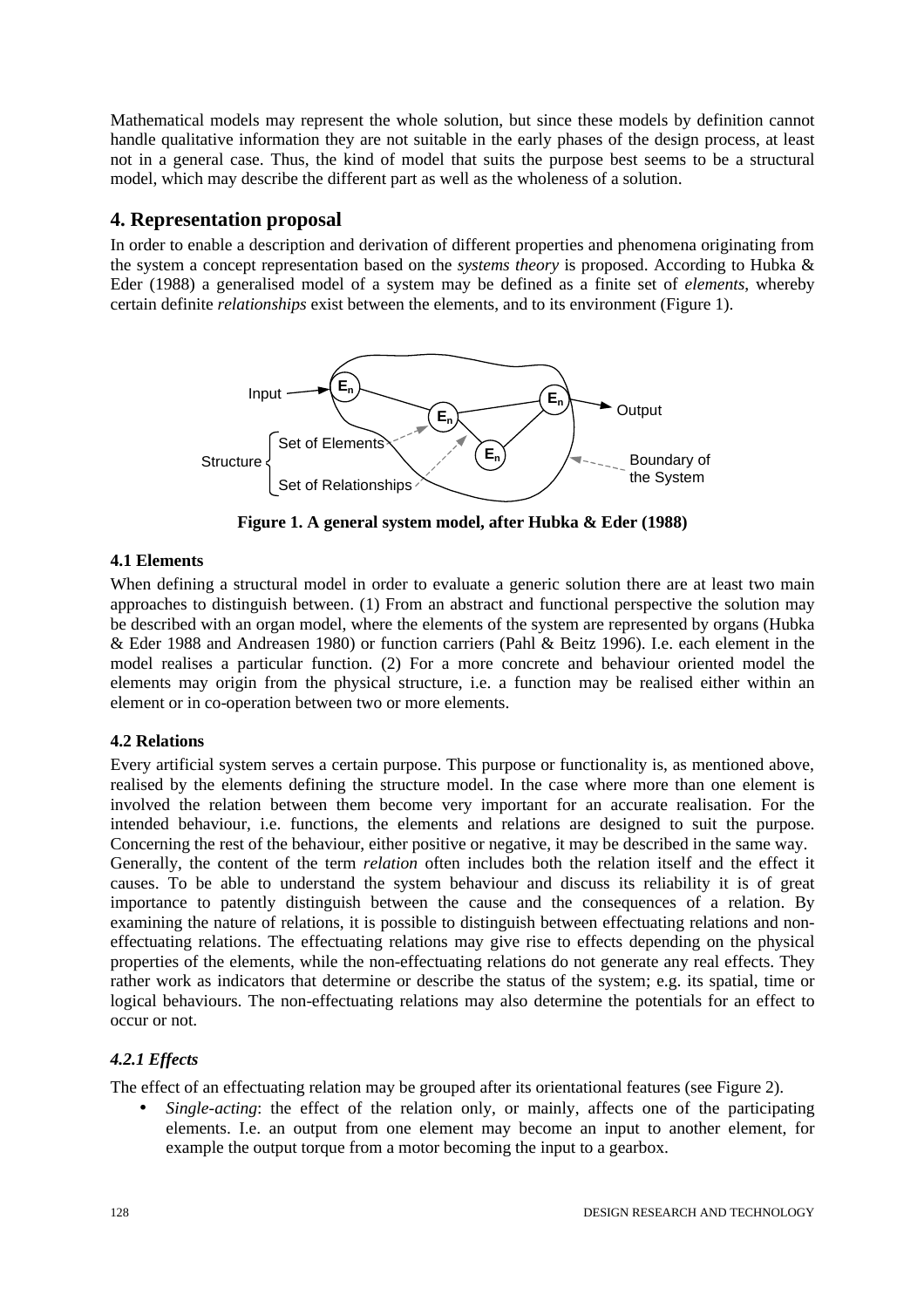- *Double-acting*: the effect of the relation affects both the participating elements, i.e. interactions between elements, for example a screw joint where the elements mutually affect each other.
- *Non-oriented*: the effect of the relation does not have any particular orientation, i.e. the effect is not directed towards any particular element but may affect any element or system in its surrounding which is sensitive to its influence, or in contrary being affected. The relation between a non-oriented effect and the set of elements in the system, or the surrounding, may be regarded as a *second order relation*. Examples may be vibrations from the contact between the ground and the wheels of a car, propagating trought the frame. A non-oriented effect can also origin from a single element. In that case, it is comperable with incidental interactions in accordance with Ulrich & Eppinger (2000) and Liedholm (1999).



**Figure 2. Orientational features for an effect of a relation**

The effects can be either intended or unintended. The intended effects contribute to the realisation of the functionality for a system while the unintended effects are by-products of the choice of solution and its properties, which will give the system its final behaviour. In most cases, the unintended effects cause no harm to the system, but occasionally they can cause potential conflicts, and some times even obstruct a part of the functionality.

The oriented effects (single- and double-acting effects) may be both intended and unintended, while the non-oriented effects mainly are unintended. An oriented effect is strongly connected to its effectuating relation; thus, it is relatively simple to deduce the cause and the concequence. For a nonoriented effect, however, this connection is much more vague, consequently they are more difficulty to take into consideration.

#### **4.3 Example of non-oriented effect and second order relation**

Two elements in a system have a relation in form of a physical contact. Every physical contact implies friction in some way. Depending on the relative motion of the contact area friction energy will arise, i.e. a work will be done and be transformed into heat. The magnitude of the friction energy depends on several factors, e.g. the magnitude of the perpendicular force in the contact areas; the material properties; the surface structures; the magnitude and direction (alternating or not) of the motion, and the friction constant.

The *relations* between the different elements in this case are the physical contact (*effectuating*) and the relative motion (*non-effectuating*). The *effect* of these relations may be friction energy transformed into heat (*non-oriented*). This is an effect that not could be deduced from a single element, but becomes one in the superior system. The generated heat in turn may interact with another element or system in its surrounding. The effect of this *second order relation* may become critical depending on the non-effectuating relations between, and the properties of the affected elements, like spatial relations, sensitivity of the affected element, the amount of heat, etc.